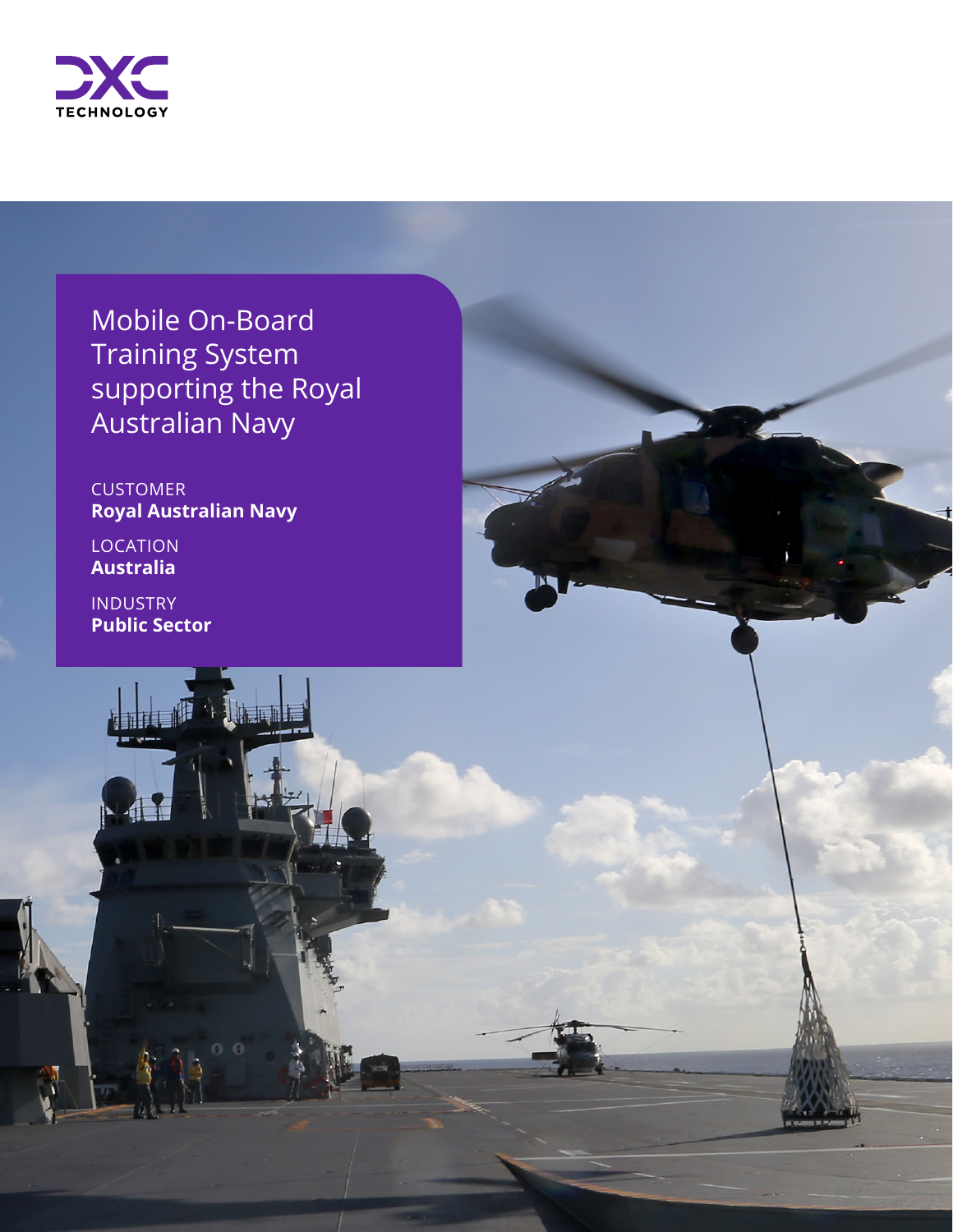

#### **Challenge**

- To install an onboard simulator to address the shortfall in simulator availability
- To train on board a working ANZAC frigate with all the ship's company involved
- To build on enhancements, such as networking simulators for joint training



#### Solution

- A small portable solution with high-level processing capacity and speed
- Training simulations running in a 24-hour environment
- A completely tailored product training scenario in real-time based on training crews' actions



#### **Results**

- Greatly reduced costs, logistical complexity, time, and involvement from RAN and other ADF aircraft/vessels and resources
- Training quality, speed and intensity that cannot easily or cost effectively be replicated in the real world
- Simulator technology and capability of RAN equals the best in the world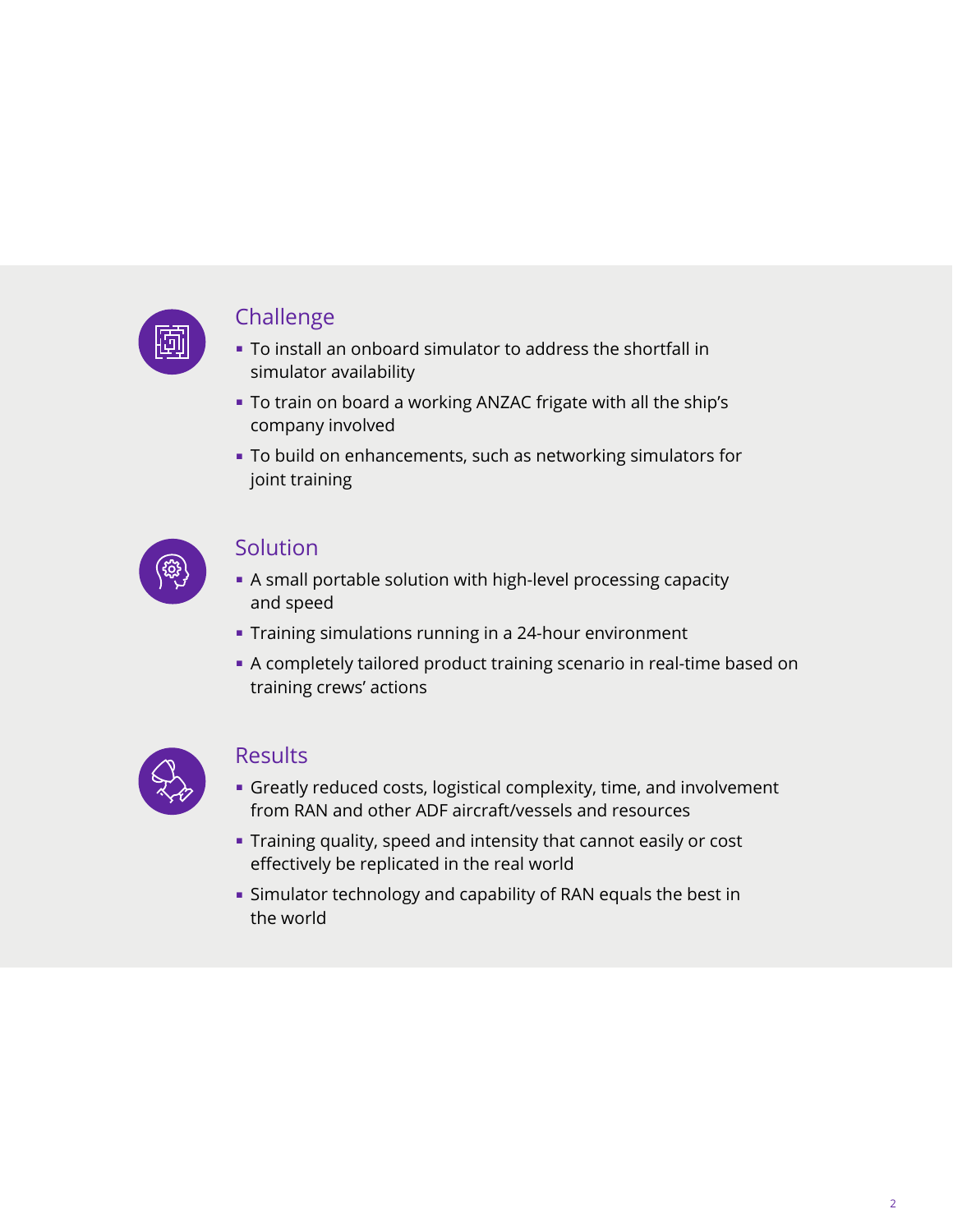

### **Mobile On-Board Training System supporting the Royal Australian Navy**

**As a trusted Australian Defence Force (ADF) service provider for 45+ years, DXC Technology has forged a strong partnership with the Royal Australian Navy (RAN).** 

"The simulated environment provided by MOBOTS is sufficiently realistic to allow more complex and intense training that is gaining higher quality results."

**—** Spokesperson from the RAN Sea Training Group DXC had already achieved significant success with two custom shore-based combat simulation training facilities in Sydney and Perth, enabling the RAN to train ANZAC frigate operations crews to detect targets and fire weapons within safe simulated combat environments.

Whilst this approach worked well, high demand meant heavy use of both sites, with up to 20 operations crew spending one-week training ashore before conducting comprehensive 'at sea' training with the remaining ship's company, and other ADF resources simulating combat activity — with high cost, time and complexity.

## Alignment of mutual objectives versus competing objectives

The DXC team approached the RAN with the idea of installing an onboard simulator to address the shortfall in simulator availability and build on successful enhancements, such as networking the ANZAC simulators with the US Navy for joint training. Leveraging DXC's technical capabilities, their deep understanding of the RAN's desired outcomes, and advancing smaller technology, DXC prepared a comprehensive proposal to deliver the unique Mobile On-Board Training System (MOBOTS).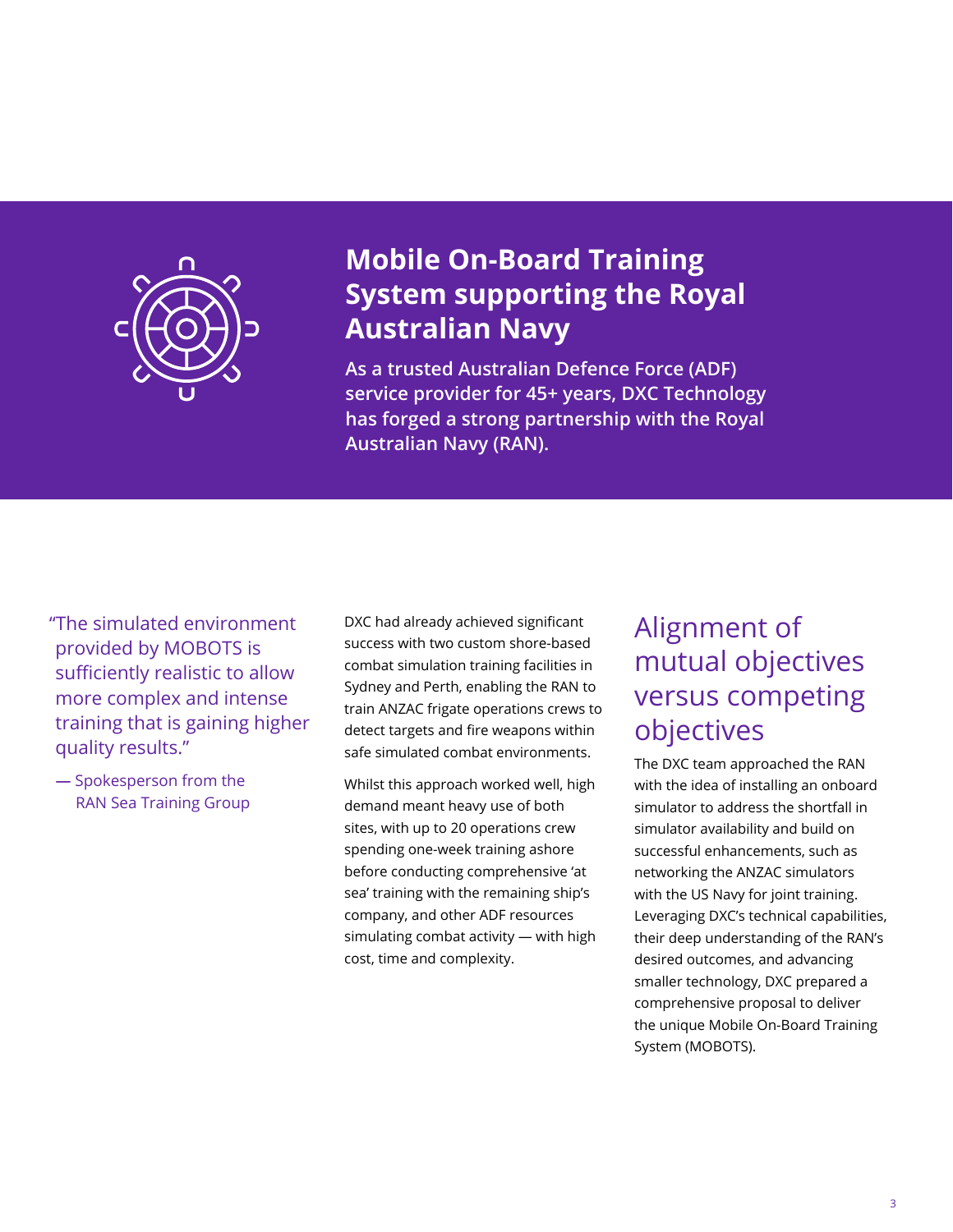

With the simulator and operations room crew on board, interaction with the full ship's company, and multiple ships' involvement, training authenticity is profound.

# A "one team" culture

DXC's proposal specified how the RAN could conduct training on board a working ANZAC frigate with all the ship's company involved. This meant real frigate weapons, radars, communications, and other equipment could be used with training simulations running in a 24-hour environment to achieve greatly reduced costs, logistical complexity, time, and involvement from other ADF aircraft/vessels and resources.

After receiving approval to proceed with fast-tracked implementation, DXC designed and implemented the system in just eight weeks.

The first exercise, conducted on board two networked ANZAC frigates at Garden Island, Sydney, was highly collaborative with DXC team members working alongside specialised RAN training personnel during week-long exercises.

# End user satisfaction, increased performance/ efficiency

Christopher Carter, ANZAC class simulation systems specialist, DXC, was on board for all five exercises and saw the benefits firsthand. "Trainers from the RAN Sea Training Group appreciate the new solution's flexibility. They can manipulate the training scenario in real-time based on training crews' actions which gives a completely tailored product."

A spokesperson from the RAN Sea Training Group stated, "The simulated environment provided by MOBOTS is sufficiently realistic to allow more complex and intense training that is gaining higher quality results. The ship's company are now able to progress through the unit readiness workup process faster, in particular with Air Warfare and Anti-Ship missile defence training. We have therefore been able to reduce the total time of a workup which has saved the Navy sea days and money."

Philip Springer, simulation co-ordinator, DXC, commented, "While working on board during a simulation, the senior operations room supervisor warned his operation room staff, that because the exercises are so realistic and asset rich which often can't be duplicated at sea, they may be bored during the following training week at sea."

# **Operational** efficiencies for all affected parties

Before MOBOTS, it took six weeks to train a crew, with initial assessments of the new approach indicating this has reduced to four to five weeks with potential for crews to be released to Government tasking earlier, and lower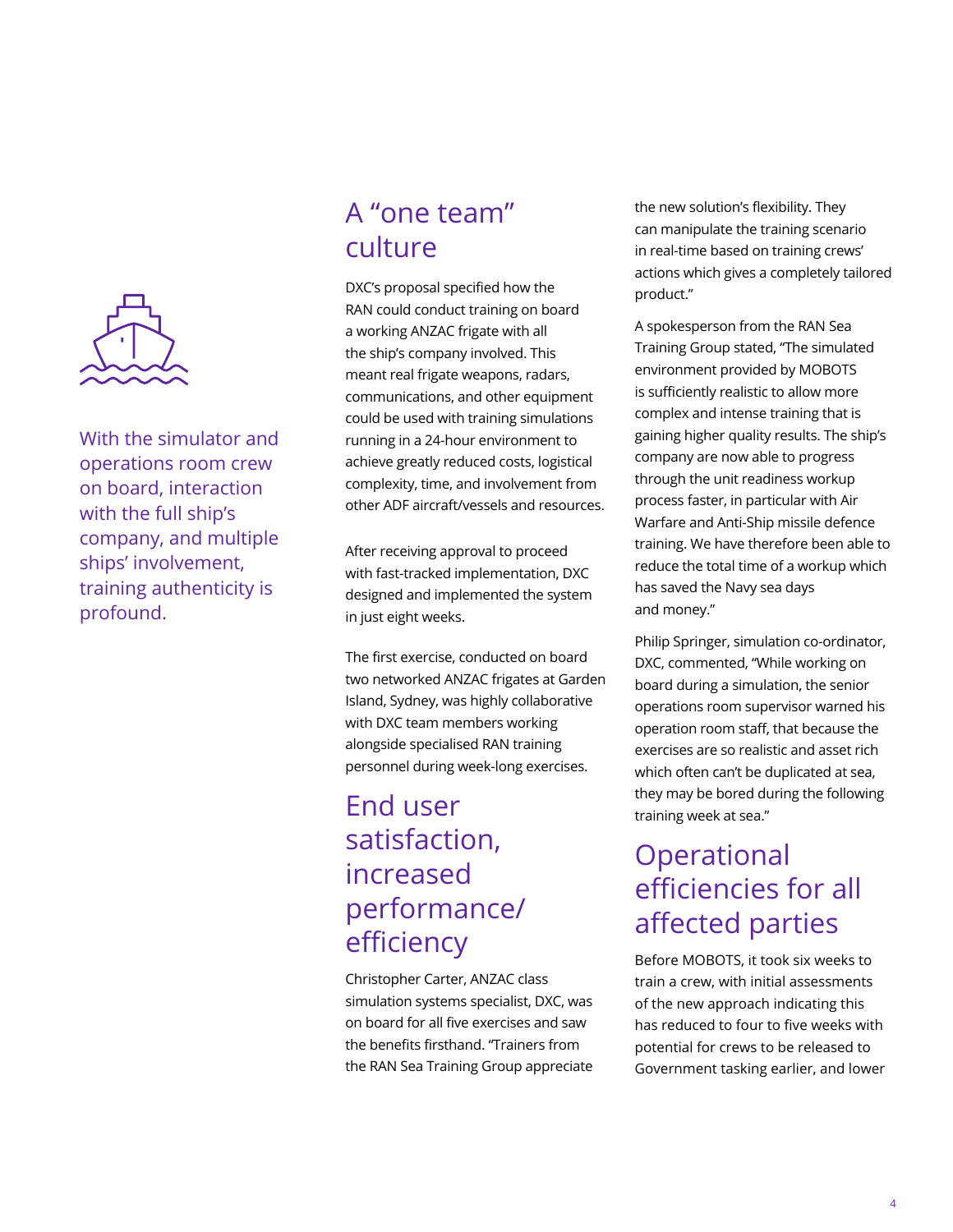

With frigates docked, but activities appearing as they do at sea, the obvious benefit is cost with \$2m estimated savings per exercise in jet fuel alone.





They can manipulate the training scenario in real-time based on training crews' actions, which gives a completely tailored product.

Government tasking earlier, and lower wear and tear on both people and facilities.

MOBOTS was made possible through technology advancements, with any solution needing to fit through a small hatch and carried up a ladder by one person. Previously a full rack of servers was required, however substantial computing power improvements enabled DXC to create a small portable solution with the necessary high level processing capacity and speed. As basis for the solution, DXC utilised readily available compact high-end gaming machines specifically purchased for their processing power to ensure reliability.

# Soft benefits of collaboration to all parties

With the simulator and operations room crew on board, interaction with the full ship's company, and multiple ships' involvement, training authenticity is profound. Where previously, training was limited by physical capacity to replicate targets, now with the frigate

based simulator, RAN instructors and DXC personnel work together on board to drive targets. For example, previous physical fuel limitations for Air Force aircraft providing target support meant they may only appear two to three times a day. This virtual world achieves higher aircraft numbers and turnaround for increased complexity and a much more immersive experience.

For the size of Australia and its defence force, this technology and capability equals the best in the world with DXC believing the RAN is currently at technology's forefront. The next logical step is joint exercises with the US Navy and multiple networked eastern and western seaboard RAN vessels.